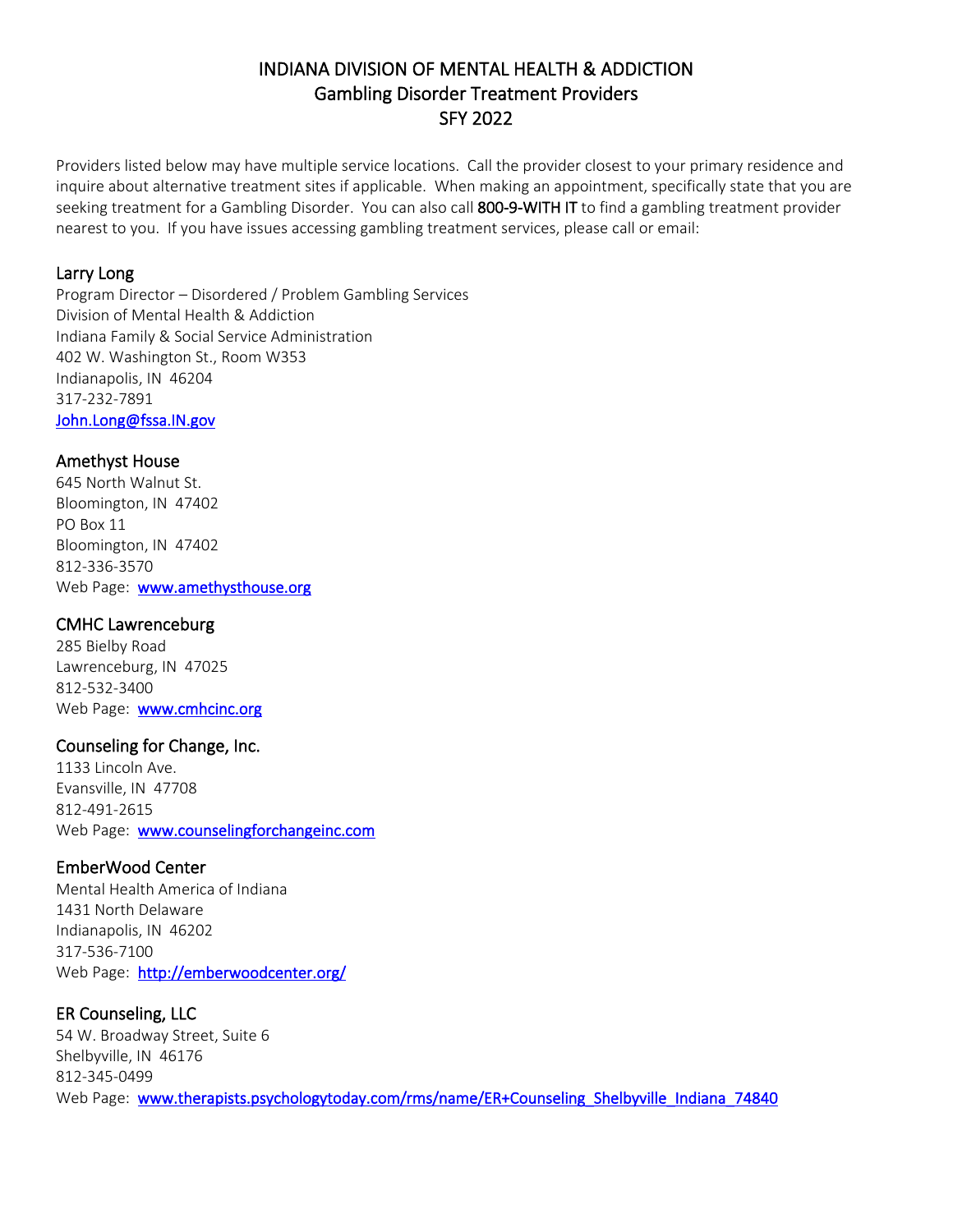# Four County Counseling Center

1015 Michigan Avenue Logansport, IN 46947 574-722-5151 Web Page: [www.fourcounty.org](http://www.fourcounty.org/)

### Grant-Blackford Mental Health, Inc

505 North Wabash Avenue Marion, IN 46952 765-662-3971 Web Page: **www.cornerstone.org** 

### Hamilton Center, Inc.

Hamilton Center Main Office 620 8th Avenue Terre Haute, IN 47804 812-231-8323 800-742-0787 Web Page: [www.HamiltonCenter.org](http://www.hamiltoncenter.org/) 

#### Addictions Office

66 Wabash Court Terre Haute, IN 47807 812-231-8171 800-742-0787 Web Page: www.HamiltonCenter.org

# LaPorte County Comprehensive Mental Health

Swanson Center 7224 West, 400 North Michigan City, IN 46360 219-879-4621 800-982-7123 Web Page: www.swansoncenter.org

# Life Recovery Center

# Greenwood – Main Office

710 Executive Park Drive Suite LL1 Greenwood, IN 46143 855-HELP-LRC 317-887-3290

### Indy – West Office

3607 W. 16th Street Suite B-3 Indianapolis, IN 46222 855-HELP-LRC 317-887-3290 Web Page: www.liferecoverycenterindy.com

### Indy – Northeast Office

4455 McCoy Street Suite 301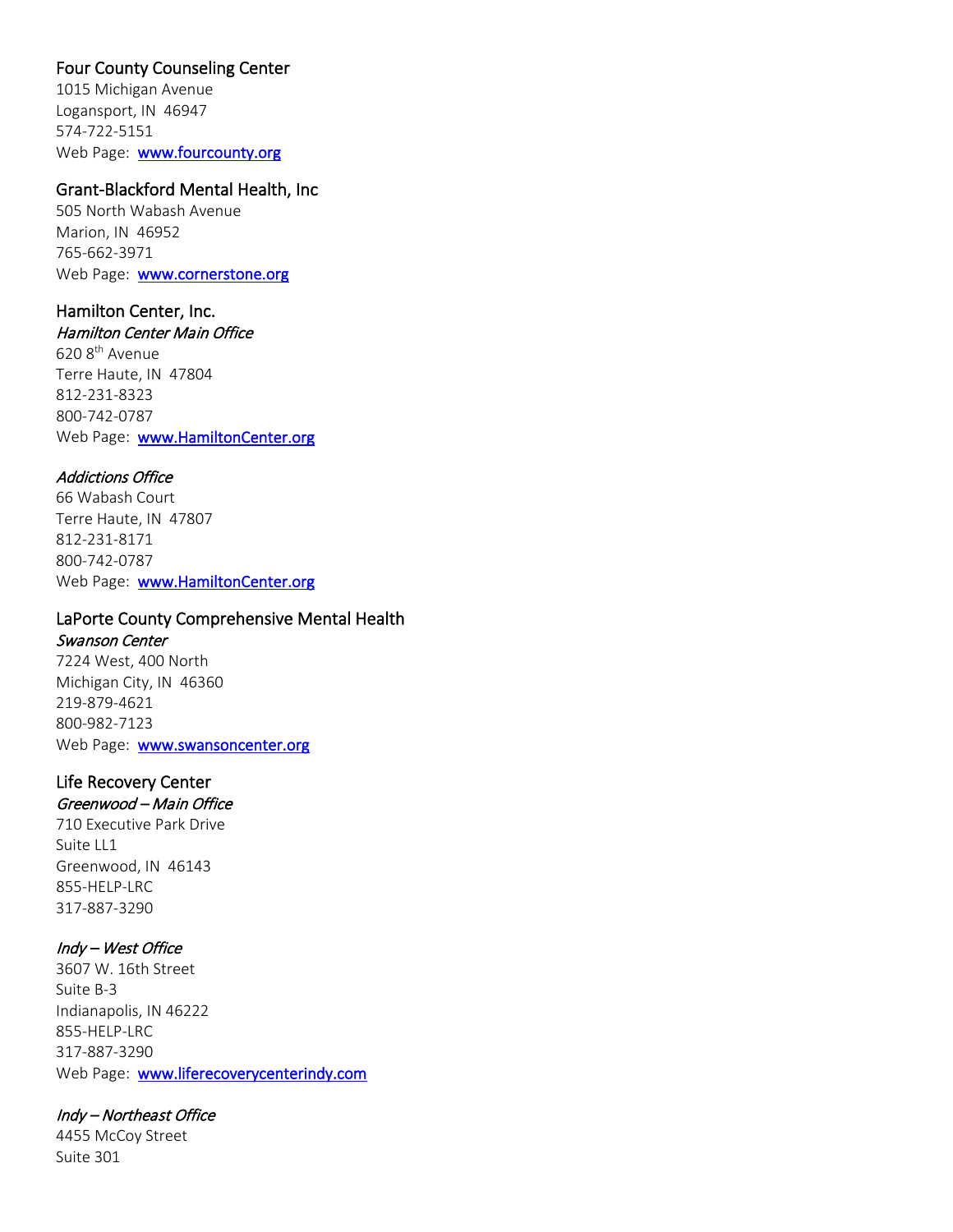Indianapolis, IN 46226 855-HELP-LRC 317-887-3290 Web Page: [www.liferecoverycenterindy.com](http://www.liferecoverycenterindy.com/) 

### LifeSpring Health Systems

1060 Sharon Drive Jeffersonville, IN 47130 812-280-2080 Web Page: www.lifespringhealthsystems.org

# Life Treatment Centers

1402 South Michigan Street South Bend, IN 46613 574-233-5433 Web Page: [www.lifetreatmentcenters.org](http://www.lifetreatmentcenters.org/)

# Oaklawn Psychiatric Center

# Elkhart Campus

2600 Oakland Avenue Elkhart, IN 46517 574-533-1234 800-282-0809 Web page: [www.oaklawn.org](http://www.oaklawn.org/)

### South Bend Campus

415 East Madison Street South Bend, IN 46617 574-283-1234 800-282-0809 Web page: www.oaklawn.org

### Otis R. Bowen Center

850 N. Harrison St. Warsaw, IN 46580 574-267-7169 Web Page: [www.bowencenter.org](http://www.bowencenter.org/)

# Regional Mental Health Center - Geminus Stark Center

3903 Indianapolis Blvd East Chicago, IN 46312 219-769-4005 Web Page: www.regionalmentalhealth.org

### Strawhun Center

8555 Taft Street Merrillville, IN 46410 219-769-4005 Web Page: [www.regionalmentalhealth.org](http://www.regionalmentalhealth.org/)